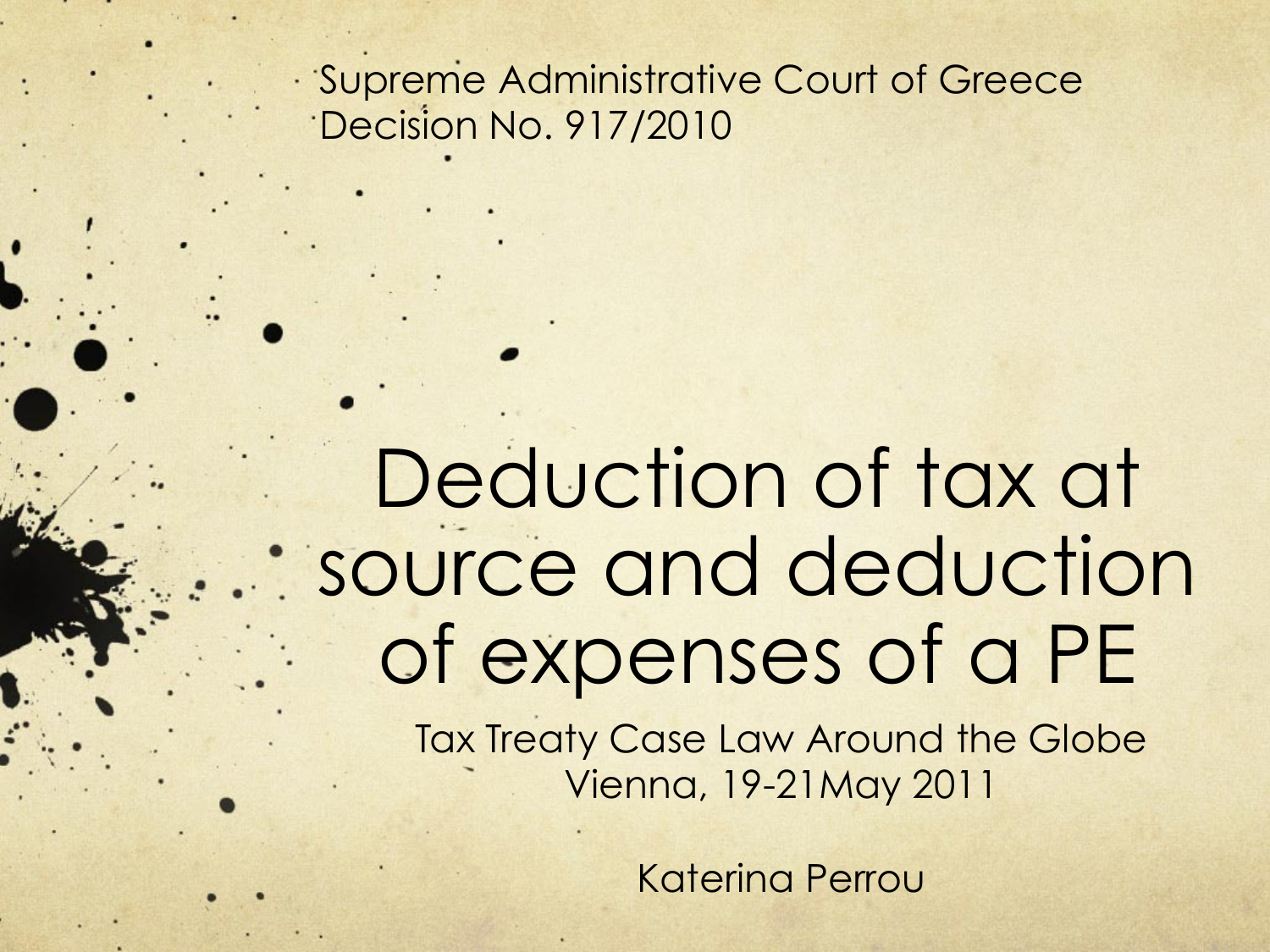## 1. Facts

- German company public works contract in Greece (construction site - PE)
- Gross income of the PE: **3.472.105,00 EUR**
- o Tax paid by the PE (4% on gross income, deducted at source): **138.884,20 EUR**
- o Net profits (LOSS) based on the books and records of the PE in Greece: **-205.430,00 EUR**
- Complaint: the tax of 138.884,20 EUR was unduly paid; the method used for calculating the tax is contrary to the DTC; the expenses must always be taken into account, according to Article III para.3 of the DTC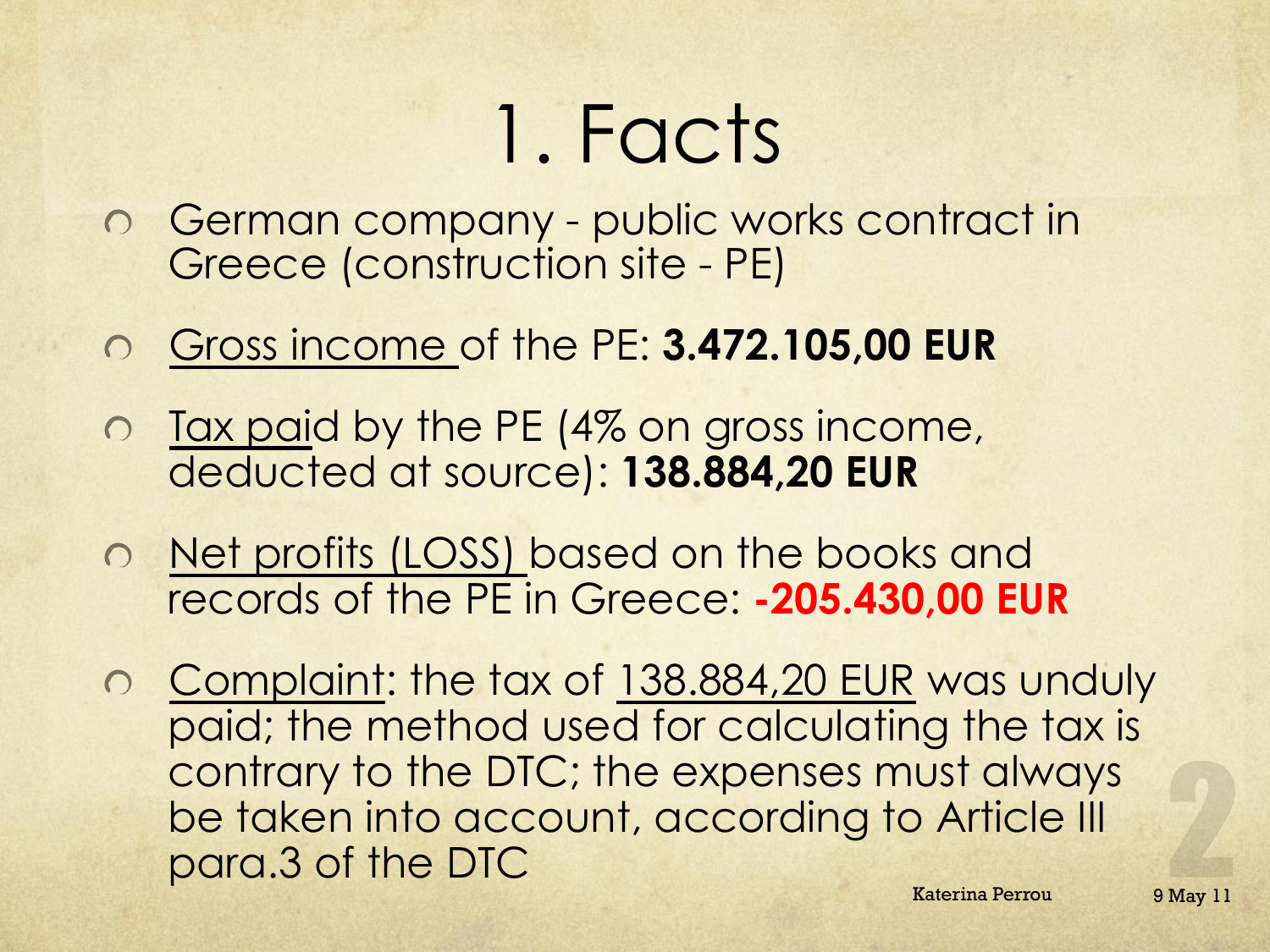## 2. Reasoning

- o Article III para. 2 of the DTC refers ONLY to the deduction by the PE of the general administrative expenses incurred by the HO; it does not dictate the method to be used by states in the determination of the tax liability of the PE (domestic law issue; Article II TDC)
- Article III para. 2 of the DTC applies in cases where  $\circ$ the PE is taxed on a net profit basis
- o In any case the notional income attributed to the PE is taking into account the expenses incurred by the PE.
- No-discrimination: domestic companies are also taxed on a notional income tax basis (no further elaboration though) Refering Perrou 9 May 11